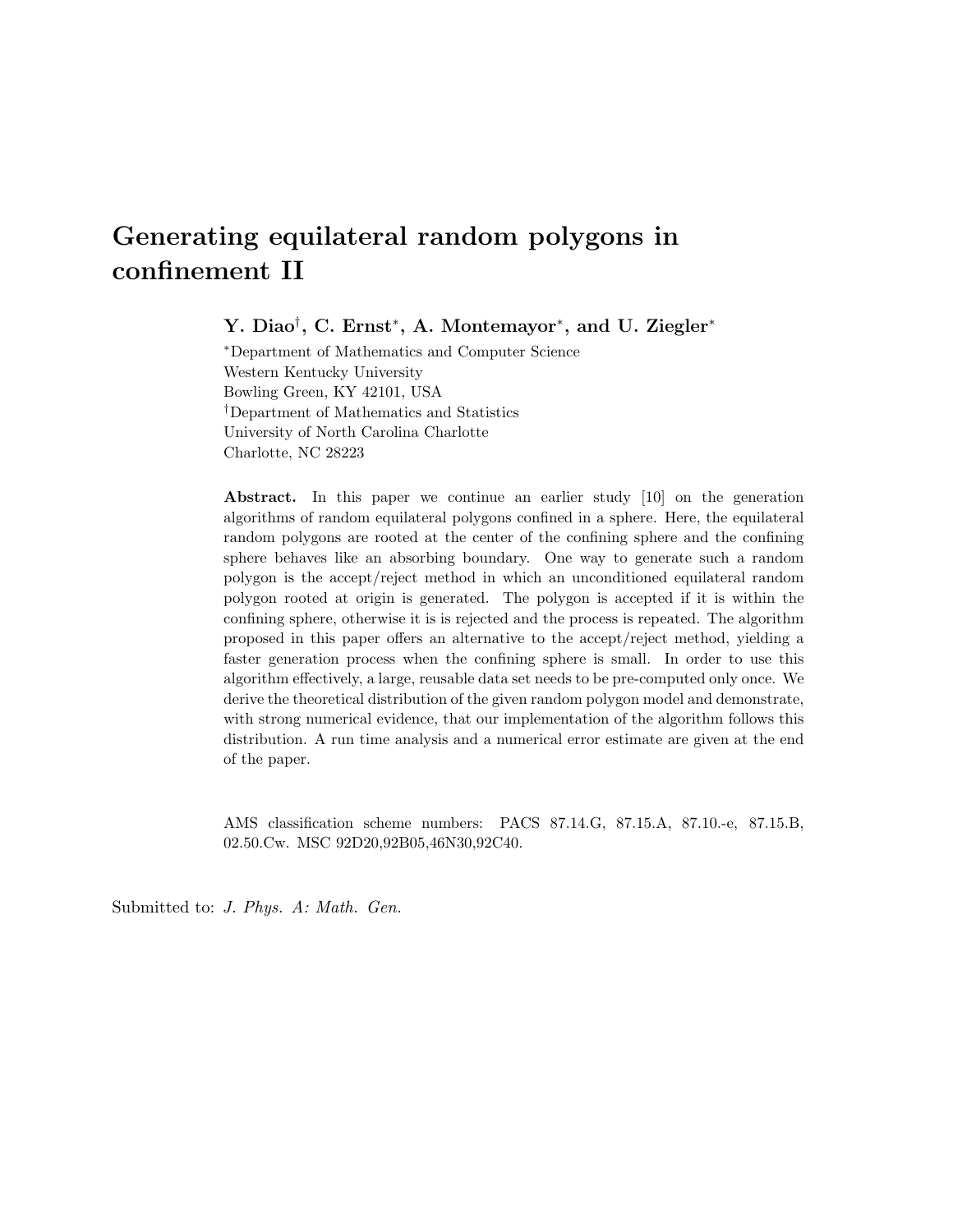### 1. Introduction

Knots are commonly found in nucleic acids and proteins. DNA knots appear as the product of random cyclization reactions of DNA molecules in solution [30, 33] and in confinement [2], as products of enzyme mediated biochemical reactions such as those mediated by site-specific recombinases [5, 7, 8, 14, 15, 31, 35, 40], topoisomerases  $[6, 9, 16, 42]$  and condensins  $[18, 28, 34]$  and as nanotechnological devices  $[26, 32]$ . Knots are also found along the backbone of some proteins. Recent studies of some protein crystal structures from viruses [44], bacteria [19] and humans [41] have revealed knotted structures in a wide variety of enzymes such as RNA methyltransferases [27], kinases [44] and transmembrane protein [19]. Knots have posed a new paradigm in protein folding and may have important functional and evolutionary implications [21, 22, 36, 41]. A few examples of linked protein rings have been reported and they are believed to provide stability to the complex they are part of. These include the proteins that form the capsid of certain viruses (e.g. [43]), proteins in thermofilic organisms [4] as well as some engineered proteins [3].

In order to carry out numerical studies needed for mathematically understanding and analyzing these biological systems it is necessary to model circular molecules. A few commonly used models for such circular molecules include the various random polygon models that may or may not take volume exclusion into consideration, the wormlike chain model and the bead model. However, for a large scale numerical study, a fast and reliable algorithm to generate non-correlated ensembles of random circular molecules (whatever the model one uses) is needed and is often a very difficult problem to overcome. The simplest representation of a circular molecule is by an equilateral random polygon in 3-space with n edges  $[12, 13]$ , where each edge represents one or more monomers [24]. The equilateral random walks, as it turns out, have been studied extensively for many years, since they are also used to model long polymer chains in chemistry. There are a few algorithms that can generate large ensembles of equilateral random polygons relatively fast. These include the crankshaft algorithm [1, 20, 25] and the hedgehog algorithm [20, 29], and the generalized hedgehog algorithm [39]. Although it has not been mathematically proven that any of these methods generate the equilateral random polygons according to their probability distribution (though numerical evidences strongly indicate that they do), it has been shown that the crankshaft algorithm [1, 20, 25, 38] and the generalized hedgehog algorithm [39] are ergodic in the sense that any possible configuration of an equilateral random polygon can be in theory reached by this algorithm.

In this paper, we continue our earlier studies [10, 11] that focus on equilateral random polygons under a confinement condition. This study is motivated by the following biological problem. It is known that macromolecular self-assembly processes are key players in the complex network of interactions that take place in every organism. One of the ubiquitous self-assembly processes is the packing of genomic material (long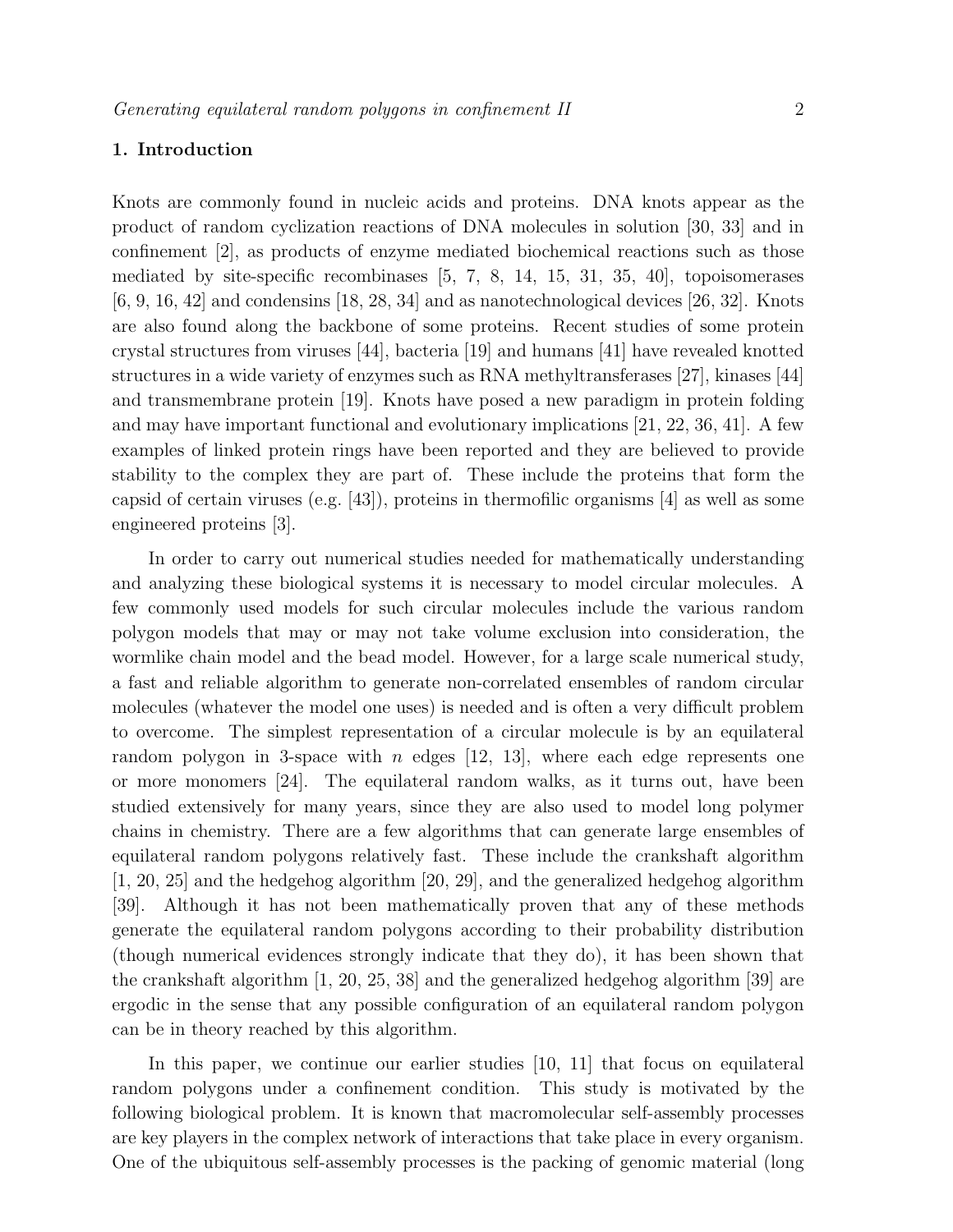DNA chains) inside living organisms. Even in the case of a simple organism such as viruses, the DNA packing is of high density. For example, in the prototypic case of the P4 bacteriophage virus, the  $3\mu$ m-long double-stranded DNA is packed within a viral capsid with a caliper size of about  $50nm$ , corresponding to a 70-fold linear compaction [17]. How such a high density packing is achieved and what its effects are on the overall properties of the packed DNA is of great interest to scientists across several disciplines including mathematics and biophysics. In both cases, considerable effort has been spent in recent years to define and characterize the level of entanglement of the packaged DNA. This problem is one of the main factors that motivate the study of random polygons with a confinement condition, as such random polygons serve as a coarse model of packed DNA.

There are several issues involving any (random polygon) model-based numerical study of the DNA packing problem. The first issue is how to define the models to reflect the various packing properties the DNA or polymer chains may have. Once a confined random polygon model is defined, the next issue is determining the probability distributions of the random polygons based on the model, and the third issue is the actual generation of the random polygons in accordance with these (theoretical) probability distributions.

The focus of this paper is on the third issue for one particular confined random polygon model. In our earlier study [10, 11] we focused on equilateral random polygons that are confined in a sphere of fixed radius, where the confining sphere behaves somewhat similar to a "reflective surface". In this paper, the confined equilateral random polygon model is defined such that the confining sphere behaves more like an "absorbing boundary". More precisely, in [10] an equilateral random polygon is generated sequentially starting and ending at the origin by reversing the order (vertex by vertex) of equilateral random walks with fixed end points. Once a vertex  $X_{k+1}$  is generated, the next vertex  $X_k$  is generated subject to two conditions:

(1)  $X_0 = O, X_1, \ldots X_k, X_{k+1}$  form an equilateral random walk with fixed end points  $X_0 = O$  and  $X_{k+1}$  and

(2)  $X_k$  is within the confining sphere.

Whereas in this paper, condition (2) above is replaced by the following condition: (2')  $X_j$  is within the confining sphere for  $1 \leq j \leq k$ .

This seemingly small difference in the definition in fact makes a big difference in the distributions of the random polygons and also a big difference in the ways the polygons can be generated. In fact, the confined random equilateral polygon model defined using condition  $(2')$  results in precisely the equilateral random polygons that are bounded within the confining sphere, hence their probability density function is the same as the probability density function in the non-confined case, normalized by a constant (which would be the reciprocal of the probability for such a random polygon to be within the confining sphere). This is not the case when condition (2) is used instead. Similar to [10], our aim here is to develop an algorithm that is capable of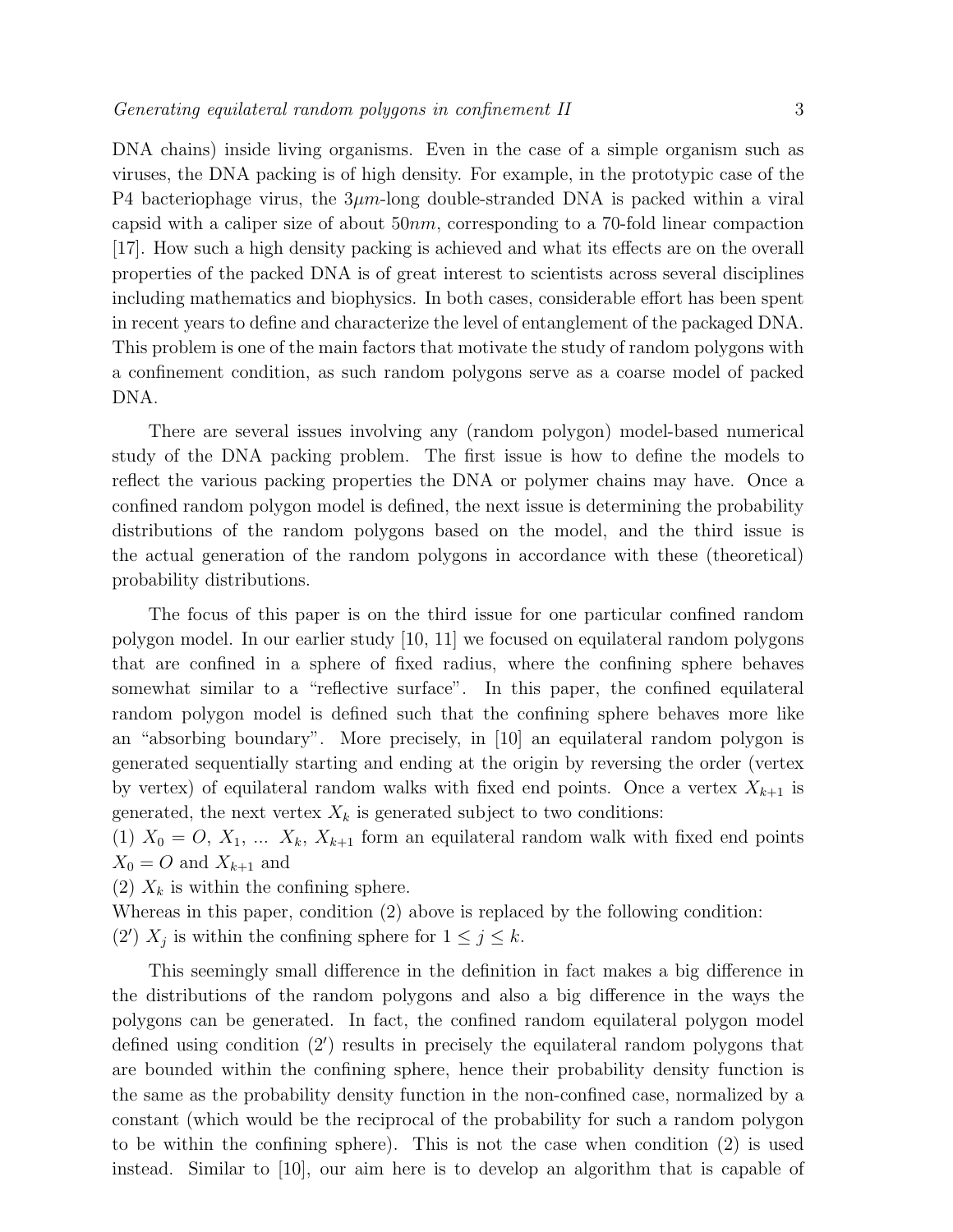producing large sets of relatively long confined equilateral random polygons according to their probability distributions in a reasonable runtime. As pointed out in [10], in the non-confined case, there are several known algorithms that work reasonably well, these include the crankshaft algorithm [20, 25], the hedgehog algorithm [20, 29] and the generalized hedgehog algorithm [39]. In order to generate a random equilateral polygon under the confinement conditions  $(1)$  and  $(2')$ , one can always use the simple accept/reject approach. That is, we can generate an equilateral random polygon without the confinement condition using one of the methods mentioned above, but only accept the polygons that are within the confinement sphere. The main problem with this approach is the run time constrain. If the polygon is long (relative to the radius of the confining sphere), then the rejection rate will be very high (since only exponentially few of the generated polygons would be bounded within the confining sphere). See the review article [23] about generating polygons in confinement with a more sophisticated approach of an accept/reject approach to generated polygons in confinement. To improve on the accept/reject approach is the main motivation for our study in this paper. Let us point out that it is widely accepted (confirmed by numerous numerical studies) that these methods do generate equilateral random polygons (in the non-confined case) with the correct distribution (even though none has been theoretically proven), therefore, these methods can still be of use to us. We use them to generate confined equilateral random polygons with the accept/reject approach and compare them with the polygons generated by our new method to validate/refute our proposed method.

The method proposed in [10] relied on a schema that used a database of evenly spaced sample points where the exact value was computed by the evaluation of required cumulative probability density function by analytic integration. These sample points then allowed us to approximate the cumulative probability density functions at those points where we did not sample. This yields algorithms with a runtime of about  $O(n^{3.5})$ (where  $n$  is the length of the polygon). A similar idea is used in this paper. That is, our generation method also requires some precomputation. However, for the confined random equilateral polygons defined here, the probability distribution is more difficult to deal with numerically. Consequently, the computation time needed, both for the creation of the initial data set and the generation of the random polygons, is much longer.

The rest of the paper is organized as follows: In Section 2, we give the theoretical background of the conditional probability density distributions needed. This section repeats some results already established in [10] that are essential for this paper to be self-contained and allow the the reader to understand our methods. In Section 3, we introduce the basic principle of an algorithm for generating the equilateral random polygon. We also derive a closed form expression for the needed theoretical conditional probability distributions. In Section 4, we discuss how to numerically implement the algorithm and provide some numerical results on runtime for both algorithms, the effect of numerical error on the shape of a generated polygons and the vertex distributions of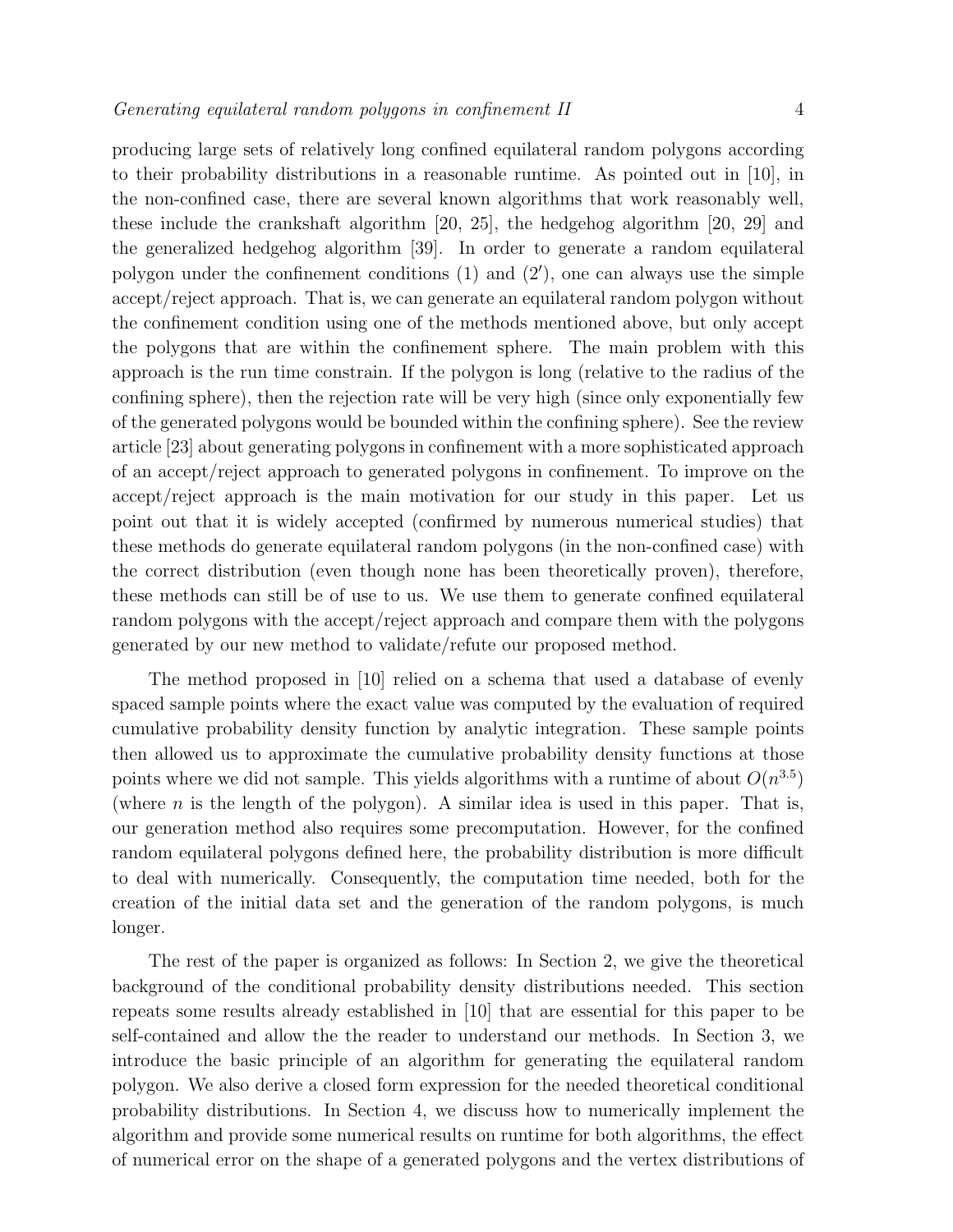the generated confined polygons.

#### 2. Basic background, terminology and notations

As this paper is a sequel to [10], the background is similar and we use similar terminology and notations. The reader may refer to [10] for details that may be missing here.

Suppose  $U_1, U_2, \ldots, U_n$  are *n* independent random vectors uniformly distributed on  $S<sup>2</sup>$  (so the joint probability density function of the three coordinates of each  $U_j$  is simply  $\frac{1}{4\pi}$  on the unit sphere). An equilateral random walk of *n* steps, denoted by  $EW_n^O$ , is defined as the sequence of points in the three dimensional space  $\mathbb{R}^3$ :  $X_0 = O$ ,  $X_k = U_1 + U_2 + \cdots + U_k$ ,  $k = 1, 2, ..., n$ . Each  $X_k$  is called a vertex of the  $EW_n^O$  and the line segment joining  $X_k$  and  $X_{k+1}$  is called an edge of  $EW_n^O$  (which is of unit length). If the last vertex  $X_n$  of  $EW_n^O$  is fixed at X, then we have a conditioned random walk  $EW_n^O|_{X_n=X}$ . In particular,  $EW_n^O$  becomes a polygon  $EP_n$  if  $X_n=O$ . In this case, it is called an equilateral random polygon and is denoted by  $EP_n$ . The confining sphere considered in this paper is the sphere  $S_R(O)$  centered at the origin with a radius  $R \geq 1$ and the random polygon is rooted at the origin. The later condition is only for simplicity at this stage of study with no biological justification provided. Let  $n$  be the length of the equilateral polygon, then the polygon has  $n$  vertices and the vertices are denoted (in the sequential order as they appear on the polygon) by  $X_0 = O, X_1, X_2, ..., X_{n-1}$ ,  $X_n = X_0 = O$ . In [10], the equilateral random polygon confined in  $S_R(O)$  is defined sequentially (in a backward order, that is,  $X_n, X_{n-1}, \ldots, X_1, X_0$ ) subject to Condition (r): once  $X_{k+1}$  is generated, the next vertex  $X_k$  is generated subject to the

conditions that  $X_0 = O, X_1, \ldots X_k, X_{k+1}$  form an equilateral random walk with fixed end points  $X_0 = O$  and  $X_{k+1}$  and that  $X_k$  is within the confining sphere  $S_R(O)$ .

In this paper, the equilateral random polygon confined in  $S_R(O)$  is defined sequentially (in a backward order, that is  $X_n$ ,  $X_{n-1}$ , ...,  $X_1$ ,  $X_0$ ) subject to Condition (a): once  $X_{k+1}$  is generated, the next vertex  $X_k$  is generated subject to the condition that  $X_0 = O, X_1, \ldots X_k, X_{k+1}$  form an equilateral random walk with fixed end points  $X_0 = O$  and  $X_{k+1}$  which is confined in  $S_R(O)$ .

An equilateral random polygon of length  $n$  is denoted by  $EP_n^r(R)$  if it is generated using condition (r) and  $EP_n^a(R)$  if it is generated using condition (a). The letters r and a are referring to the fact that the confining sphere acts in a way similar to a reflective surface in the first case and an absorbing surface in the second case. At this point, the difference between the two definitions may seem subtle so let us elaborate on the importance of this difference. Suppose that  $X_{k+1}$  has been generated (so it is fixed). To generate  $X_k$ , we generate an equilateral random walk (of length  $k+1$  with end points at O and  $X_{k+1}$ ). In the first definition, as long as this random walk satisfy the condition that  $|X_k| \leq R$ , no matter where the other vertices are,  $X_k$  (and only  $X_k$ !) is selected and this process is repeated for the choice of  $X_{k-1}$ . However, in the second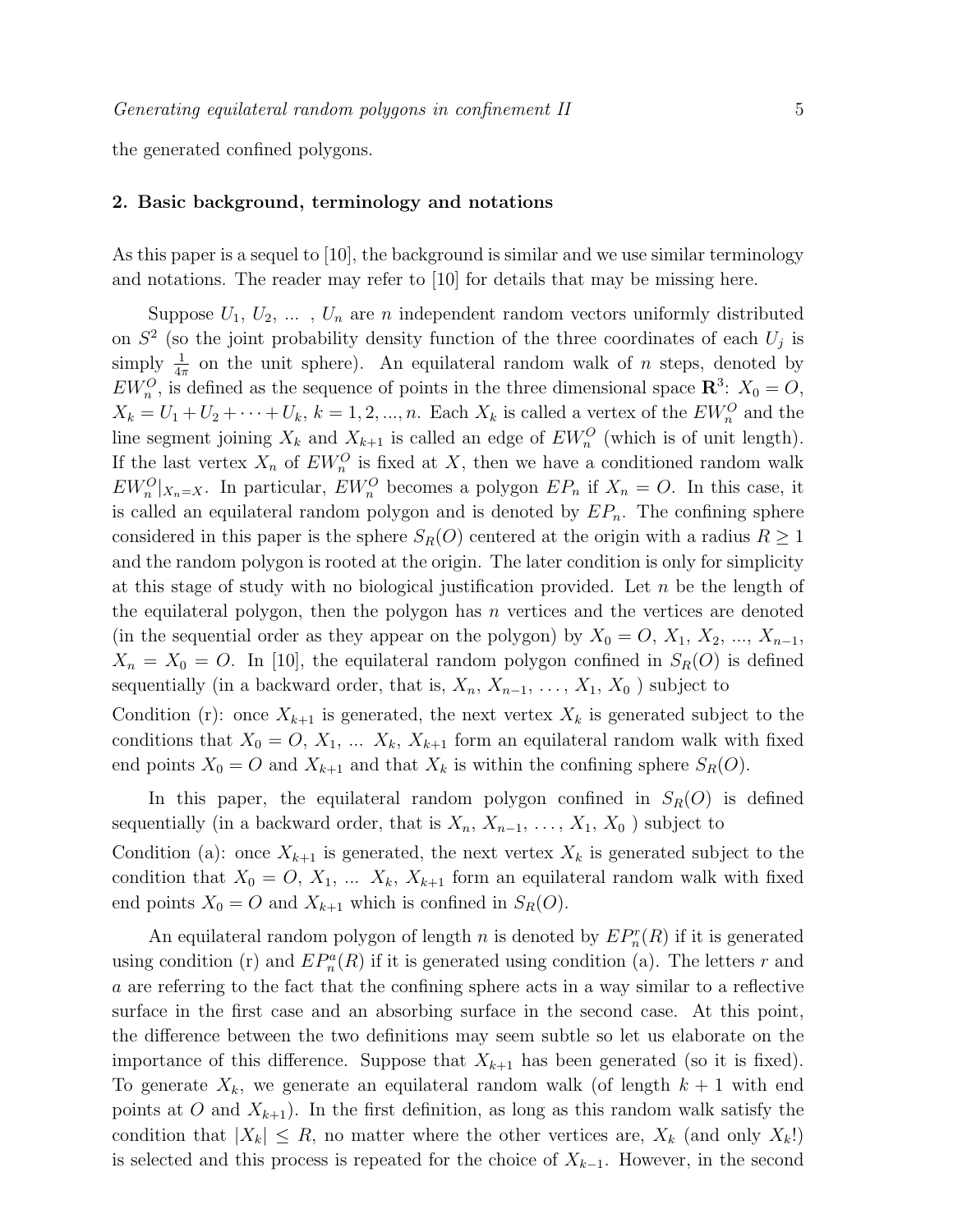definition,  $X_k$  is rejected if any of the vertices  $X_2, ..., X_{k-1}$  is not bounded in  $S_R(O)$ . Clearly the exact positions of  $X_1, X_2, ..., X_{k-1}$  are not known when the position of  $X_k$  is generated but different sets of potential positions for  $X_1, X_2, ..., X_{k-1}$  strongly influence the conditional probability density function that determines the position of  $X_k$ .

In the following, we provide a list of the various probability and conditional probability density functions needed for the rest of the paper, as well as some known formulas about them. The derivations of the formulas can be found in [10] and the references therein. Throughout the rest of the paper, for any integer  $k$ ,  $r_k$  stands for  $|X_k|$ , the distance between  $X_k$  (the k-th vertex of the random polygon or the random walk) and the origin. Most of the time  $r_k$  is a random variable when  $X_k$  is treated as a random point (on the random walk or polygon), however  $r_k$  can also mean a constant when the point  $X_k$  has been already chosen.

(i) Let  $X_k$  be the k-th vertex of an equilateral random walk starting at the origin. The probability density function of  $r_k = |X_k|$  is denoted by  $g_k(r_k)$ , which is given by the following closed formula:

$$
g_k(r_k) = \frac{2r_k}{\pi} \int_0^\infty x \sin r_k x \left(\frac{\sin x}{x}\right)^k dx.
$$
 (1)

(ii) Let  $X_k$  be the k-th vertex of an equilateral random walk with end points  $X_0 = O$ and  $X_{k+1}$ . Then under the condition that  $|X_{k+1}| = r_{k+1}$  is fixed (that is, the end point  $X_{k+1}$  can be anywhere on the sphere of radius  $r_{k+1}$  centered at O), the conditional probability density function of  $r_k$  is denoted by  $h_k(r_k|r_{k+1})$  and we have the following formula  $|10|$ :

$$
h_k(r_k|r_{k+1}) = \frac{r_{k+1}}{2r_k} \frac{g_k(r_k)}{g_{k+1}(r_{k+1})}.
$$
\n(2)

The corresponding cumulative probability distribution  $P(|X_k| \leq r_k|r_{k+1})$  will be denoted by  $H_k(r_k|r_{k+1}).$ 

(iii) Let  $EW_{k+1}^O|_{X_{k+1}}$  be an equilateral random walk of length  $k+1$  with fixed end points  $X_0 = O$  and  $X_{k+1}$  such that  $|X_{k+1}| = r_{k+1} \leq R$ . Let  $B_k$  be the event that  $EW_{k+1}^O|_{X_{k+1}}$ is confined in  $S_R(O)$ . The probability density function of  $|X_k| = r_k$  given  $B_k$  and  $|X_{k+1}| = r_{k+1}(\leq R)$  is denoted by  $\lambda_k(r_k|B_k, r_{k+1})$  and its corresponding cumulative probability distribution function is denoted by  $\Lambda_k(r_k|B_k, r_{k+1})$ .

### 3. An  $EP_n^a(R)$  generating algorithm based on the distribution functions  $\lambda_k(r_k|B_k, r_{k+1})$  and  $\Lambda_k(r_k|B_k, r_{k+1})$

#### 3.1. The description of the algorithm.

Let us suppose we have a formula for the distribution functions  $\lambda_k(r_k|B_k, r_{k+1})$  and  $\Lambda_k(r_k|B_k, r_{k+1})$  and an effective way to compute them, then we use the following algorithm to generate an  $EP_n^a(R)$ .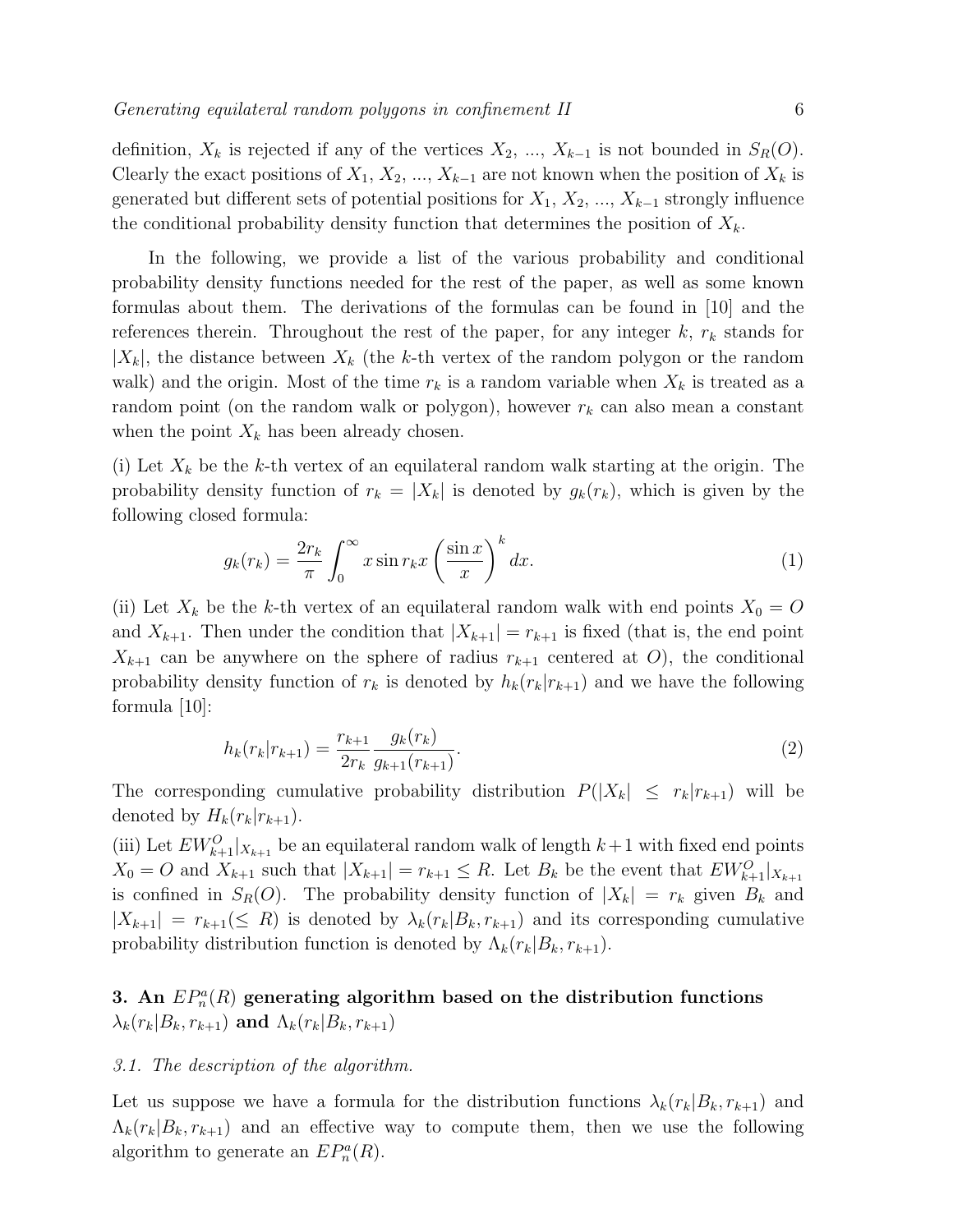Initial step: The starting and ending point of the polygon is set to be the origin by default.  $X_{n-1}$  is chosen uniformly on the unit sphere centered at the origin. The uniformity is guaranteed by the symmetry of the random polygon with respect to the confining sphere.

Recursive steps: Starting with  $j = 2$ . Given that in the previous step,  $X_{n-j+1}$  has been chosen. Thus  $X_{n-j+1}$ , hence  $r_{n-j+1} = |X_{n-j+1}|$ , is fixed.  $r_{n-j}$  is thus a random variable with probability density function  $\lambda_{n-j}(r_{n-j}|B_{n-j},r_{n-j+1})$ . It can therefore be chosen to be the solution of the equation  $\Lambda_{n-j}(r_{n-j}|B_{n-j},r_{n-j+1}) = u$ , where u is a random number uniformly chosen from [0,1]. Once  $r_{n-j}$  is chosen,  $X_{n-j}$  is chosen uniformly on the intersection circle of the unit sphere centered at  $X_{n-j+1}$  and the sphere centered at O with radius  $r_{n-j}$ . This process is repeated for all  $j \leq n-2$ , and terminates once  $X_2$  has been chosen.

Final step: At this point  $X_1$  is simply chosen uniformly from the intersection circle of the unit sphere centered at  $X_2$  and the unit sphere centered at O. This allows the random walk to return to the origin.

## 3.2. The derivation of an explicit formulation of  $\lambda_k(r_k|B_k, r_{k+1})$  and  $\Lambda_k(r_k|B_k, r_{k+1})$ .

We now derive an explicit formulation of the probability density function  $\lambda_k(r_k|B_k, r_{k+1})$ and the corresponding cumulative probability distribution function  $\Lambda_k(r_k|B_k, r_{k+1})$ . Notice that by definition  $\Lambda_k(r_k|B_k, r_{k+1}) = P(|X_k| \le r_k|B_k, r_{k+1}).$ 

Let j be a positive integer,  $r \geq 0$  and  $\tau \geq 0$  be real numbers. Given that  $r_{j+1} = \tau$ then we denote by  $I_j(\tau)$  the interval that contains all possible values of  $r_j$ , that is

$$
I_j(\tau) = [|\tau - 1|, \min(R, j, \tau + 1)].
$$

 $I_j(\tau, r)$  stands for the interval of all possible values of  $r_j$  subject to two conditions  $r_{j+1} = \tau$  and  $r_j \leq r$ .

$$
I_j(\tau, r) = [|\tau - 1|, \min(R, j, r, \tau + 1)]
$$

Next we define

$$
V_k(\tau, r) = \int_{I_k(\tau, r)} \int_{I_{k-1}(\tau_k)} \cdots \int_{I_2(\tau_3)} d\tau_2 \cdots d\tau_{k-1} d\tau_k.
$$
 (3)

Notice that since  $I_k(\tau, R) = I_k(\tau)$ , we have

$$
V_k(\tau, R) = \int_{I_k(\tau)} \int_{I_{k-1}(\tau_k)} \cdots \int_{I_2(\tau_3)} d\tau_2 \cdots d\tau_{k-1} d\tau_k.
$$
 (4)

The following theorem gives an explicit expression for the needed conditional cumulative probability distributions.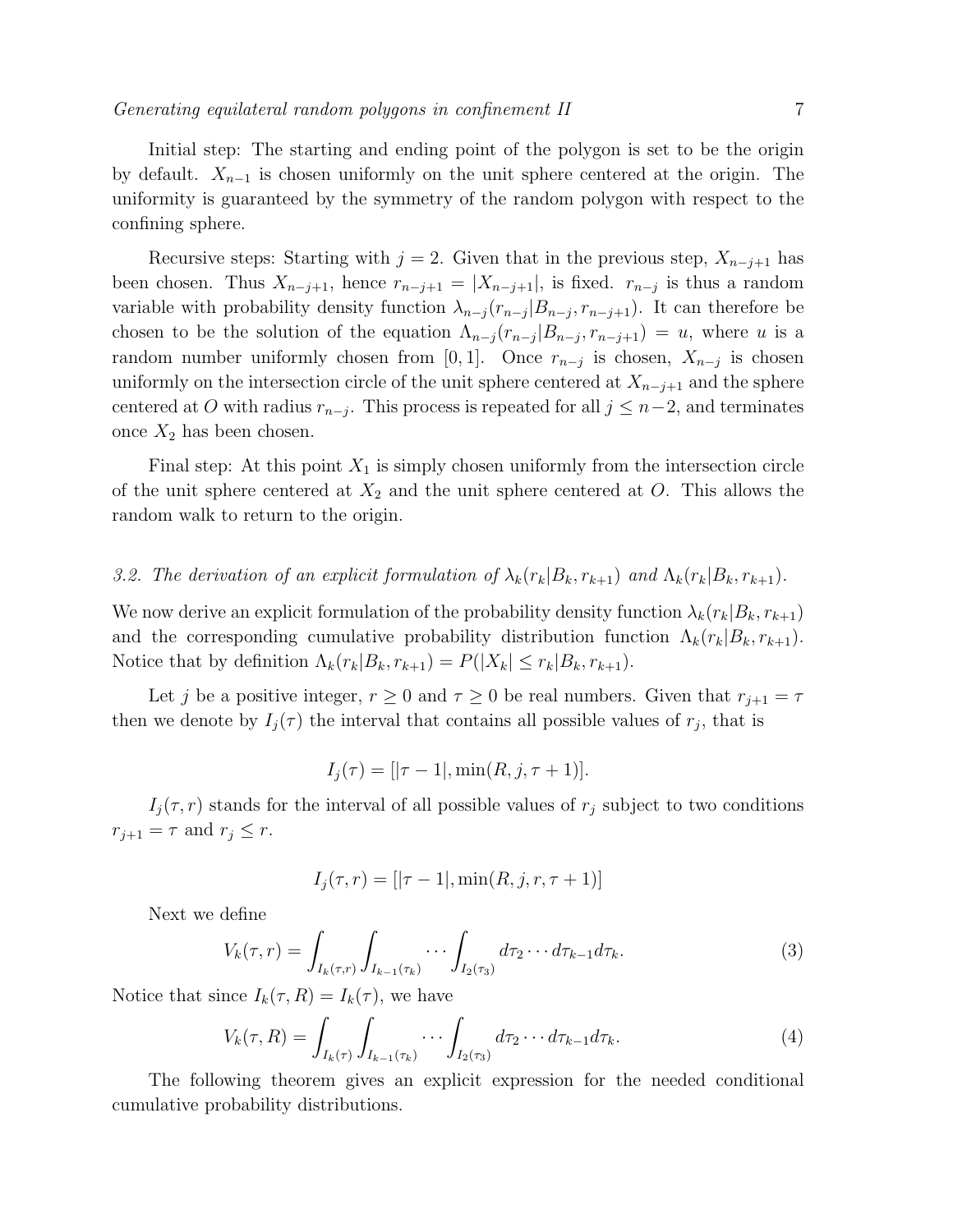Generating equilateral random polygons in confinement II 8

**Theorem 1** Given that  $X_{k+1}$  is fixed with  $|X_{k+1}| = r_{k+1}$  (so  $r_{k+1}$  is also fixed), then we have

$$
\Lambda_k(r_k|B_k, r_{k+1}) = P(|X_k| \le r_k|B_k, r_{k+1}) = \frac{V_k(r_{k+1}, r_k)}{V_k(r_{k+1}, R)}.
$$
\n(5)

**Proof.** Recall all the probability events in consideration are under the condition that  $X_{k+1}$  is fixed with  $|X_{k+1}| = r_{k+1} \leq R$  and the condition  $|X_{k+1}| = r_{k+1}$  is abbreviated as  $r_{k+1}$ . Using Bayes Theorem we have

$$
P(|X_k| \le r_k | B_k, r_{k+1}) = \frac{P(|X_k| \le r_k, B_k | r_{k+1})}{P(B_k | r_{k+1})}
$$
  
= 
$$
\frac{P(B_{k-1}, |X_k| \le r_k \le R | r_{k+1})}{P(B_k | r_{k+1})}.
$$
 (6)

Using (2) we obtain

$$
P(B_k|r_{k+1}) = \int_{I_k(r_{k+1})} P(B_k|r_k)h_k(r_k|r_{k+1})dr_k
$$
  
= 
$$
\int_{I_k(r_{k+1})} P(B_{k-1}|r_k)h_k(r_k|r_{k+1})dr_k
$$
  
= 
$$
\int_{I_k(r_{k+1})} P(B_{k-1}|r_k) \frac{r_{k+1}}{2r_k} \frac{g_k(r_k)}{g_{k+1}(r_{k+1})} dr_k,
$$

where in the above the event  $B_k$  is replaced by  $B_{k-1}$  since the condition that  $|X_k| = r_k$ and  $r_k \in I_k(r_{k+1})$  trivially implies that  $|X_k| \leq R$ . Similarly (with  $r_k \leq R$ ),

$$
P(B_{k-1}|r_k) = \int_{I_{k-1}(r_k)} P(B_{k-2}|r_{k-1}) \frac{r_k}{2r_{k-1}} \frac{g_{k-1}(r_{k-1})}{g_k(r_k)} dr_{k-1},
$$

hence

$$
P(B_k|r_{k+1}) = \int_{I_k(r_{k+1})} \int_{I_{k-1}(r_k)} P(B_{k-2}|r_{k-1}) \frac{r_{k+1}}{2^2 r_{k-1}} \frac{g_{k-1}(r_{k-1})}{g_{k+1}(r_{k+1})} dr_{k-1} dr_k.
$$

Repeating this procedure until we reach  $B_2$ , and since  $B_1$  is trivially true,  $g_2(r_2) = r_2/2$ , we obtain

$$
P(B_k|r_{k+1}) = \int_{I_k(r_{k+1})} \int_{I_{k-1}(r_k)} \cdots \int_{I_2(r_3)} \frac{r_{k+1}}{2^{k-1}r_2} \frac{g_2(r_2)}{g_{k+1}(r_{k+1})} dr_2 \cdots dr_{k-1} dr_k
$$
  
= 
$$
\frac{r_{k+1}}{2^k g_{k+1}(r_{k+1})} V_k(r_{k+1}, R).
$$

Similarly,

$$
P((B_{k-1}, |X_k| \le r_k \le R)|r_{k+1})
$$
  
= 
$$
\int_{I_k(r_{k+1}, r_k)} P(B_{k-1}|r'_k)h_k(r'_k|r_{k+1})dr'_k
$$
  
= 
$$
\int_{I_k(r_{k+1}, r_k)} P(B_{k-1}|r'_k) \frac{r_{k+1}}{2r'_k} \frac{g_k(r'_k)}{g_{k+1}(r_{k+1})} dr'_k
$$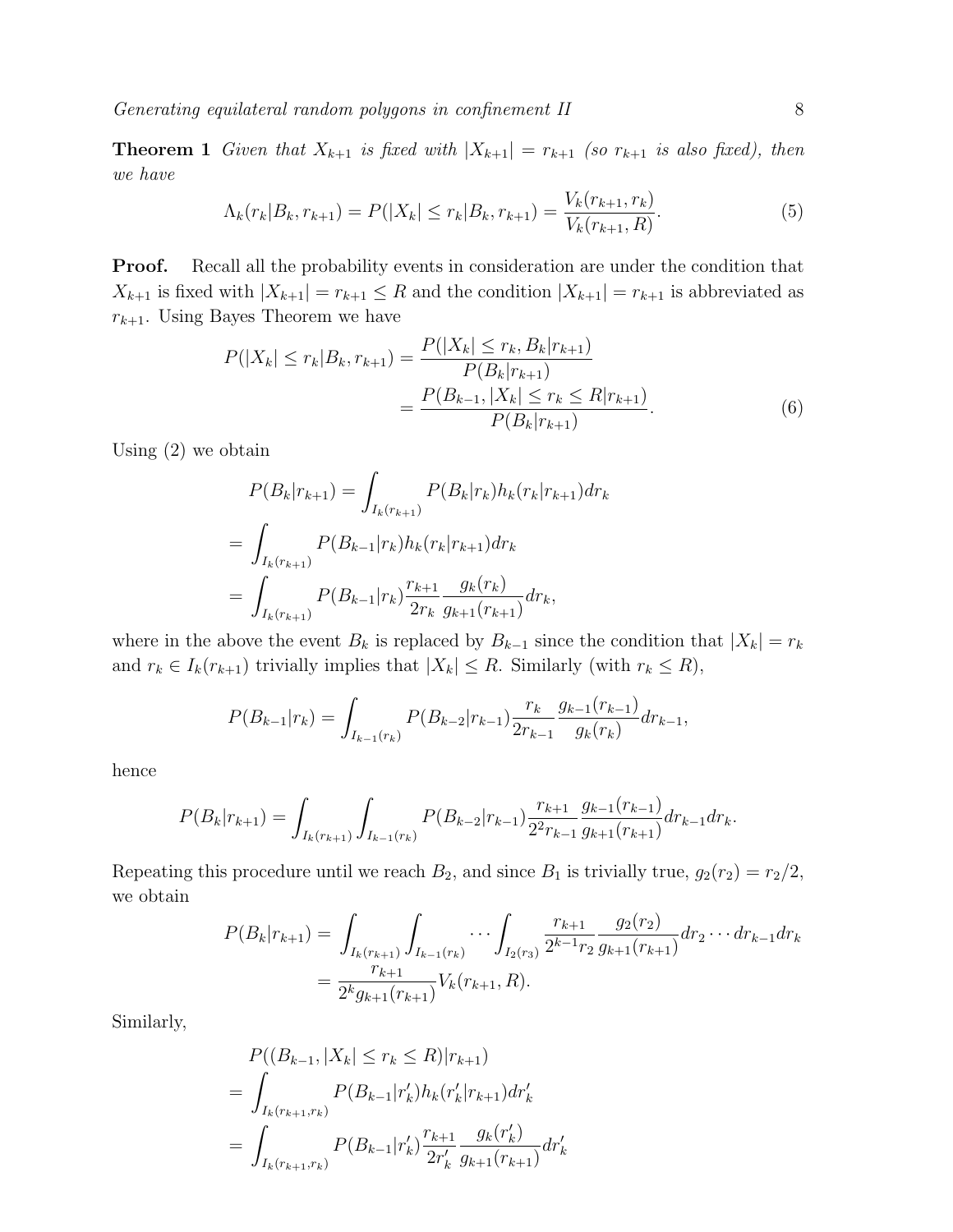Generating equilateral random polygons in confinement II 9

$$
= \int_{I_k(r_{k+1},r_k)} \int_{I_{k-1}(r_k)} P(B_{k-2}|r_{k-1}) \frac{r_{k+1}}{2^2 r_{k-1}} \frac{g_{k-1}(r_{k-1})}{g_{k+1}(r_{k+1})} dr_{k-1} dr'_k
$$
  
\n
$$
= \int_{I_k(r_{k+1},r_k)} \int_{I_{k-1}(r_k)} \cdots \int_{I_2(r_3)} \frac{r_{k+1}}{2^{k-1} r_2} \frac{g_2(r_2)}{g_{k+1}(r_{k+1})} dr_2 \cdots dr_{k-1} dr'_k
$$
  
\n
$$
= \frac{r_{k+1}}{2^k g_{k+1}(r_{k+1})} V_k(r_{k+1},r_k).
$$

(5) now follows trivially from (6).

#### 4. The implementation of the algorithm and numerical results

Using Theorem 1, we implement the algorithm outlined in the last section as follows. For the given confinement radius R and the polygon length  $n$ , we first precompute the integrals in the volume function defined in (3) for all values up n. For  $k = 2, 3, \ldots, n-1$ , define  $\Lambda_k(r_k|r_{k+1}) = \frac{V_k(r_{k+1},r_k)}{V_k(r_{k+1},R)}$ . Once  $X_{k+1}$  is selected, a random number  $u \in U[0,1]$  is chosen and  $r_k = |X_k|$  is selected as the solution to the equation  $u = \Lambda_k(r_k|r_{k+1})$ . The solution to the equation  $u = \Lambda_k(r_k|r_{k+1})$  cannot be found analytically and must be accomplished by a numerical, iterative process which terminates when a desired precision is reached. More precisely, since  $\Lambda_k(r_k|r_{k+1})$  is a non-decreasing function (of  $r_k$ , as  $r_{k+1}$  is fixed), a simple bisection (binary search) algorithm can be used on the interval  $I_k(r_{k+1})$ . Thus an efficient implementation of the overall algorithm must include an efficient implementation of the bisection algorithm to estimate the inverse cumulative distribution functions  $\Lambda_k^{-1}(r_k|r_{k+1})$ . In our implementation of the algorithm, the precision level of the computation is measured in the form of  $10^{-m}$  for various positive integer m.

#### 4.1. Comparison with the generalized hedgehog method.

To test the validity of the algorithm we decided to compare it with data collected using the accept/reject approach based on the hedgehog method. We set  $R = 2$  and generated a polygon of length 20 using the hedgehog method. If the polygon was inside the confining sphere we kept the polygon; if any part of the polygon was outside the confinement we deleted the polygon and started over. We continued this process and collected 20000 polygons in confinement. We also collected 10000 polygons in confinement generated by the algorithm described in the previous section. For each set of polygons we computed the distance of each vertex from the origin and binned all distances to form a vertex density chart for the sphere of radius  $R = 2$ . In this computation we deleted the starting vertex  $v_0 = v_{20}$  (since it has distance zero) and the vertices  $v_1$  and  $v_{19}$  (since they have distance one) to remove bars in the graph that are artifacts of anchoring the polygons at the origin. The scale on the y-axis of the histogram is chosen so that the total area is one and the histogram represents a pdf function. Figure 1 shows that the two histograms are virtually identical providing strong numerical evidence that our algorithm generates random polygons in confinement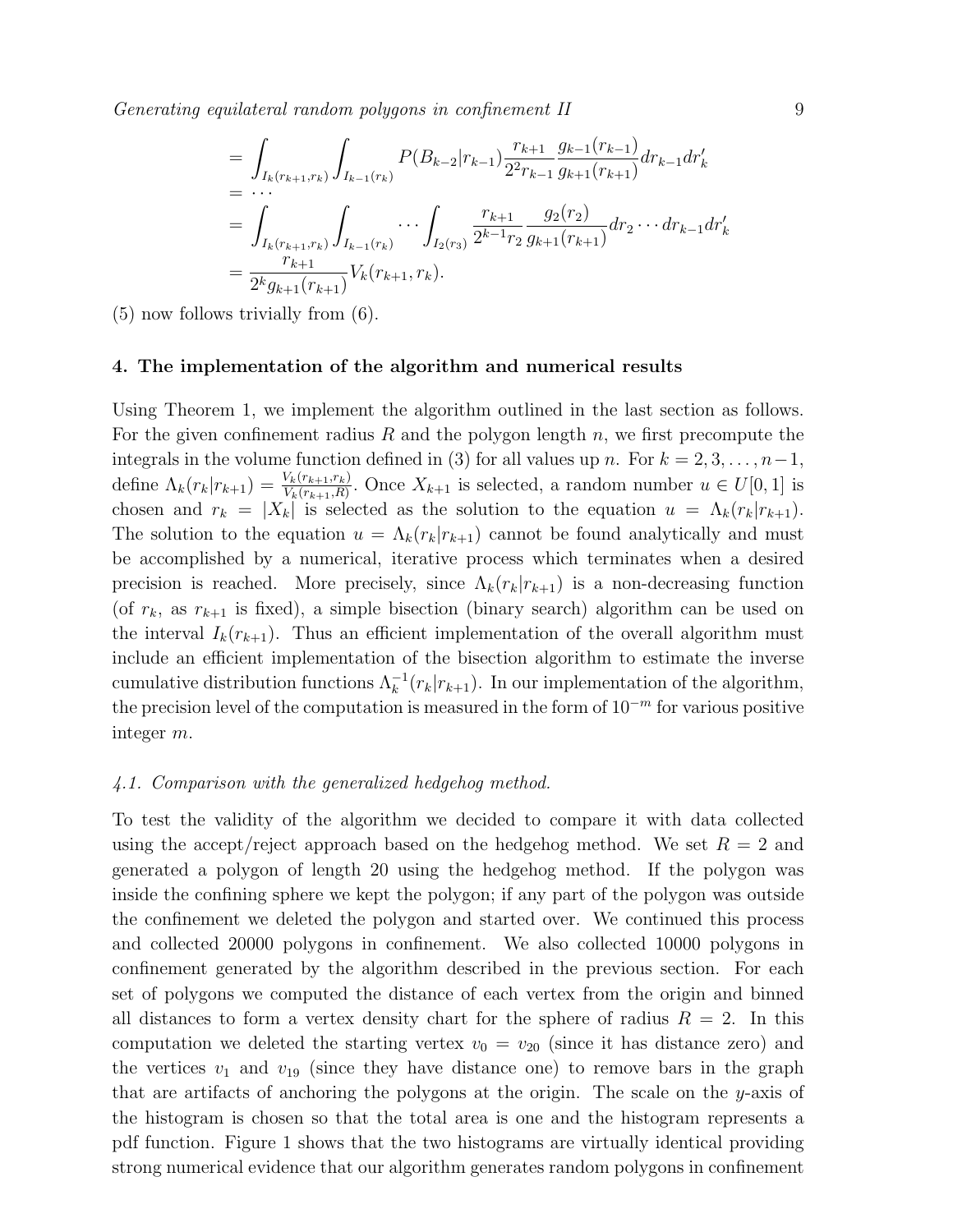according to the theoretical probability distribution for the underlying model. It also shows that the vertex density is not uniform, but strongly declines for radii greater than one.



Figure 1. Two virtually identical histograms of polygons with 20 segments in a confinement sphere of radius two.

We investigated the runtime of our implementation in comparison to the existing generalized hedgehog method. We generated polygons with the generalized hedgehog method and only kept those which fit into the confining sphere. We measured the time needed to generate 1000 polygons of various lengths and confining radii of  $R = 1, 1.5, 2$ , and 2.5 for both the generalized hedgehog and our method. The results of the analysis are summarized in Figure 2. The x-axis shows the length of the polygons and the y-axis is the time used. (The y-axis uses a logarithmic scale to better represent all the data in the plot.) The runtime for the hedgehog method is shown with empty markers and the runtime for our method with filled markers. For each radius of the confining sphere the measured runtime for the hedgehog method grows faster than the runtime for our method and there is a cross over point at which our method generates polygons faster. All cross over points are shown in the same figure - from left to right for  $R = 1, 1.5, 2$ , and 2.5. The lengths of the polygons at the crossovers are roughly 11, 23, 41, and 68, respectively. We want to remark that the actual crossovers of runtimes are, of course, dependent on how the two algorithms are implemented. In our case the hedgehog algorithm is implemented with a C program while our algorithm is implemented in Mathematica making use of its high precision and ability to compute the needed volume functions given in equations 3 and 4. Implementation of both algorithms in the same programming environment would change the location of the crossovers. However it would not change the fact that our algorithm is much faster for polygons in a relatively small confinement sphere.

#### 4.2. The effect of the integer m on the shape of the polygons.

Larger  $m$  values force the algorithm to make a smaller error when solving the equation  $u = \Lambda_k(r_k|r_{k+1})$  for  $r_k$ . The effect of the choice of the integer m can be measured very effectively. For the generation of each vertex  $X_k$  we need to choose a random real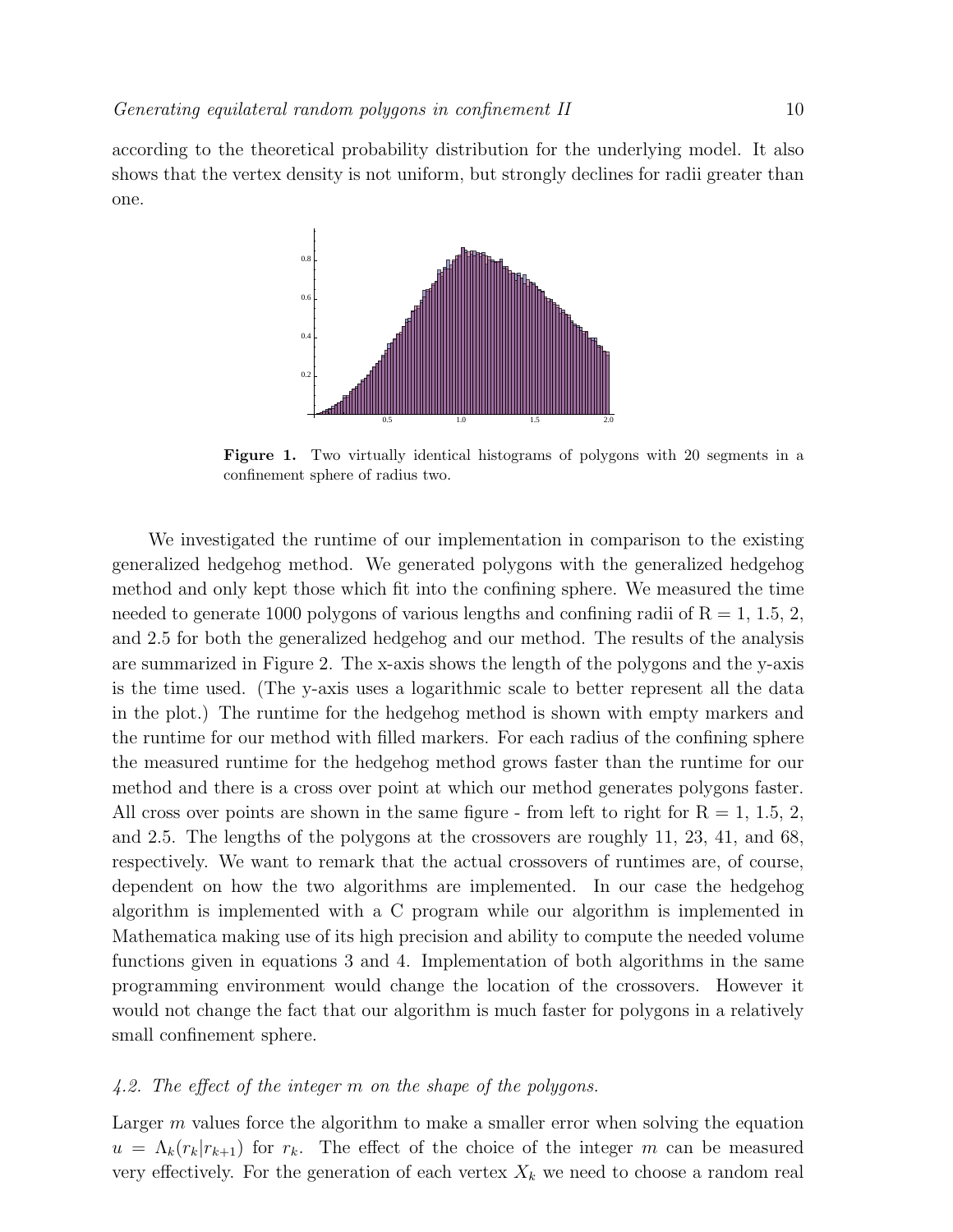

Figure 2. The diagram shows the polygon length at which the runtime of our method (filled markers) becomes faster than the generalized hedgehog method (empty markers). From left to right, the radii are 1, 1.5, 2, and 2.5. The x-axis shows the length of the polygons and the y-axis shows the average time per polygon (scaled using ln).

number  $u_k$  in the unit interval I. Thus we say that the polygon  $EP_n$  uses a list of seed values  $\{u_i\}$  in its generation. For a fixed set of seed values  $\{u_i\}$  we choose several values of m to generate polygons. By using the same seed values  $\{u_i\}$  we directly measure the effect of the different  $m$  values by comparing the polygons that are generated. In the left of Figure 3 two polygons are shown that are generated using  $m = 4$  and  $m = 5$  and even at this low precision they cannot be visually distinguished. On the right in Figure 3 we see that the difference between any two corresponding vertices is at most 0.00042.



Figure 3. On the left two polygons with 20 segments are shown which were generated with the same seed values  $u_i$  using  $m = 4$ ,  $m = 5$  and  $R = 1$ . For  $m = 4$  we use opaque cylinders of radius .03 and for  $m = 5$  we use cylinders of radius .01. On the right the distance between corresponding vertices is shown.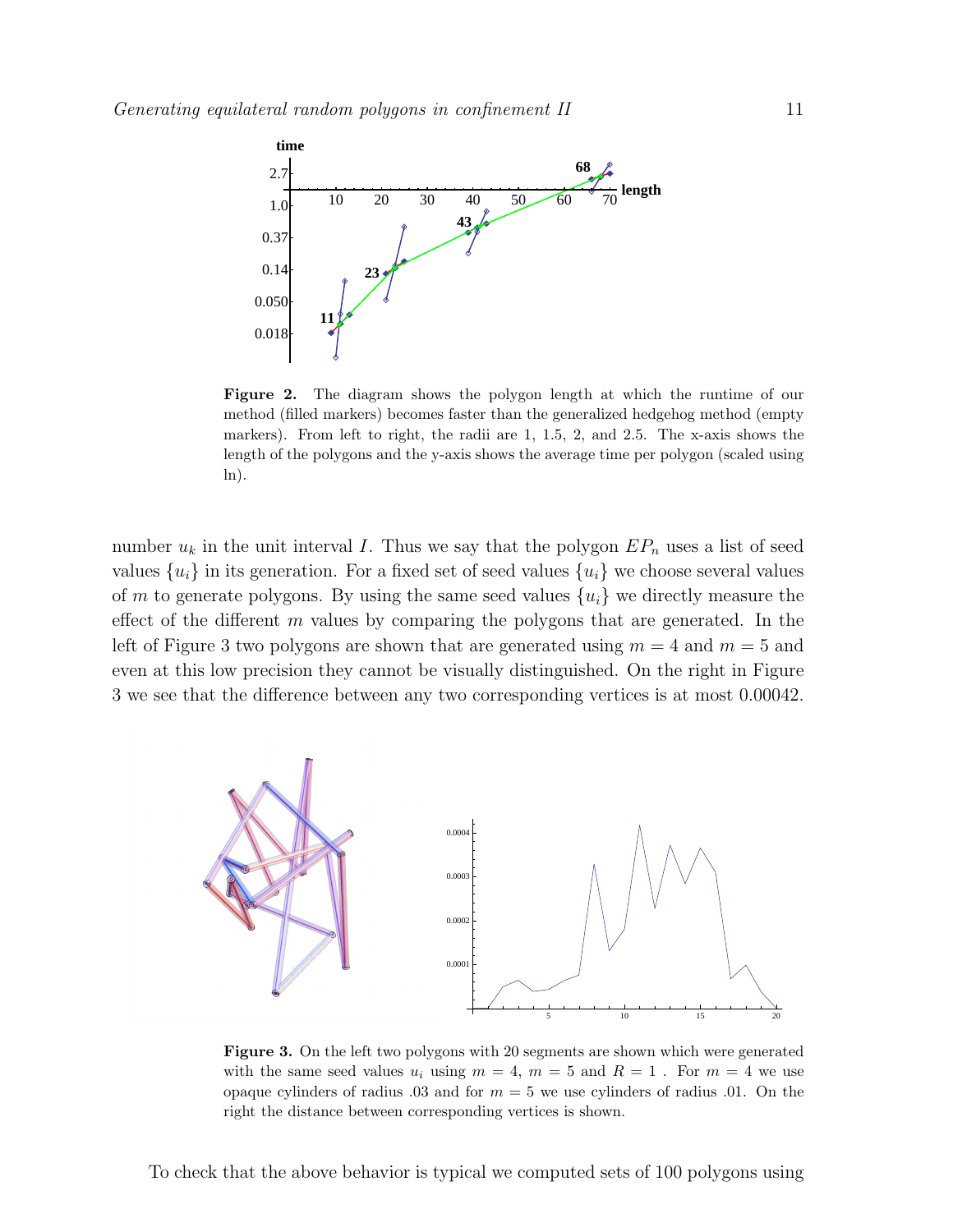a fixed list of seed values for various values of k and R. In the table below we show the results for  $k = 20$  and  $R = 1$ . For a given m value, we compute the vertex displacement of the polygons generated using m and  $m+1$  respectively. The maximum of this vertex displacement, taken over the 100 polygons generated, is denoted by D. Table 1 shows the relationship between m and D in our study. Figure 4 is the log plot of the data in Table 1, which has a best fit line with a slope of about  $-0.99431$ . From this we conclude that for a fixed m we generate a polygon with a spatial accuracy of at least  $10^{3-m}$ . For other values of  $k$  and  $R$  we have found similar results.

| m |  |                                                                                                                                                                                                       |  |  |
|---|--|-------------------------------------------------------------------------------------------------------------------------------------------------------------------------------------------------------|--|--|
|   |  | $\mid D \mid 2.6 \cdot 10^{-1} \mid 2.1 \cdot 10^{-2} \mid 3.0 \cdot 10^{-3} \mid 1.5 \cdot 10^{-4} \mid 3.6 \cdot 10^{-5} \mid 4.6 \cdot 10^{-6} \mid 1.3 \cdot 10^{-7} \mid 4.6 \cdot 10^{-8} \mid$ |  |  |

**Table 1.** The relationship between m and the maximum vertex displacement  $D$ .



Figure 4. The log plot of the data presented in Table 1.

This shows that the numerical errors do not accumulate, and get out of control. Heuristically this can be explained as follows: Each rounding error might cause the computation of a radius that is slightly too large or slightly too small with equal probability. Thus these types of rounding error have the tendency to cancel each other. Similarly, a rounding error may lead us to a slightly different value of  $\tau$ , say  $\tau'$ . We now have two different cumulative probability density functions  $\Lambda_k(r_k|B_k, r_{k+1} = \tau)$ and  $\Lambda_k(r_k|B_k, r_{k+1} = \tau')$  for which we compute the inverse value for a fixed choice of u. Comparing the two plots of such graphs we can see that the two graphs sometimes intersect and we suspect that such intersections help to reduce the rounding error in  $r_k$ . The behavior shown in Figure 3 on the right shows these random fluctuations of the rounding error.

#### 4.3. The runtime of the algorithm.

The runtime of the algorithm increases with the length of the generated polygons as shown in Figure 5. In the data set used for this study, for each length 10, 20, 30, 40,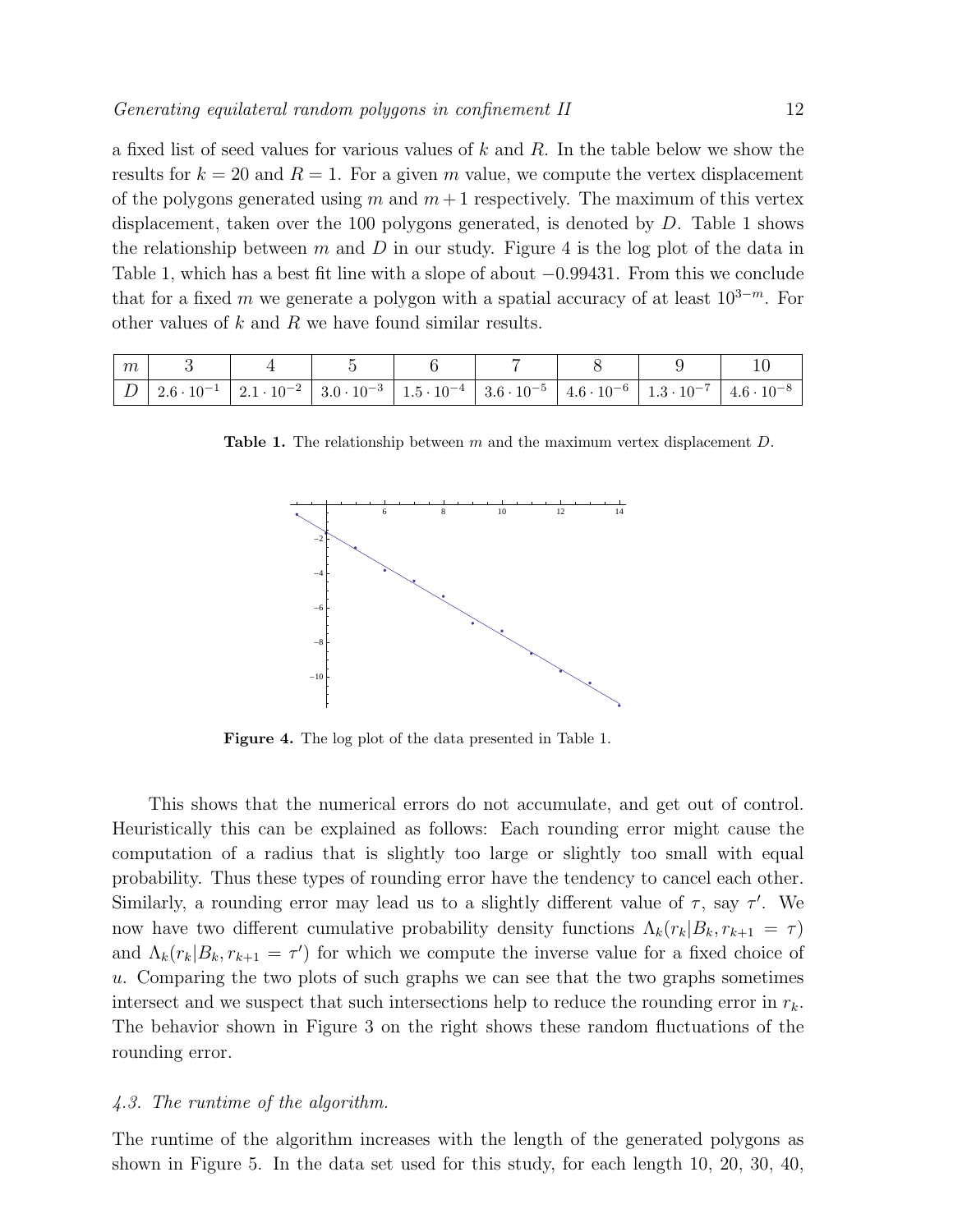and 50 and each  $R$  value between 1 and 4 with 0.5 increments, 1000 polygons were generated. For a few R values  $(1, 2.5, \text{ and } 3)$  sets of 1000 polygons each with lengths 60, 70, 80, and 90 were also generated. The right side of Figure 5 shows the runtime for polygons up to length 90. The data shows that the runtime grows slower than an exponential function, but faster than a power function. The function shown with the data in Figure 5 is  $f(x) = 1.6 \cdot 10^{-6} \cdot x^3 \cdot \ln(x)$  but there is no evidence that the fit is good for polygons with length  $> 90$ . The function merely provides context information about how the runtime grows for the given data.



Figure 5. Left: Plot of runtime as a function of the length of the polygon with length up to 50. Different lines are used for different radii of the confining sphere. Right: Plot of runtime for polygons up to length 90 for  $R = 1, 2.5$  and 3, together with the plot of the function  $f(x) = 1.6 \cdot 10^{-6} \cdot x^3 \cdot \ln(x)$ .

The change in the runtime with respect to the change in  $R$  is more complex than one might have expected. The runtime does not consistently increase with the increase of R. It seems that less time is needed for integer values of R than for fractional values of R as suggested by the left side plot of Figure 5. In fact, starting at length 30, the maximum runtime among the integer  $R$  values is less than the minimum runtime among the non-integer  $R$  values in our study. Oddly, generating polygons in confinement with  $R = 3$  is faster than for  $R = 2$ , as suggested by Figure 6 where the runtime is plotted as a function of  $R$  (for several fixed polygon lengths).

#### 4.4. The vertex distribution.

One important characteristic (of the random polygon model) to be considered is how the vertices are distributed within the confining sphere. Let  $v_i$  be the *i*-th vertex of a confined equilateral random polygon of total length n. Then  $|v_i|$  (the distance of  $v_i$ to the origin) is a random variable. Let  $f_i(|v_i|)$  be the probability density function of |v<sub>i</sub>|. For simplicity of the presentation, instead of investigating  $f_i(|v_i|)$  for each i, we choose to study their simple summation  $\sum_{0 \leq i < n} f_i(|v_i|)$  instead. The results presented in this section correspond to  $n = 20$ . Because  $|v_0| = |v_{20}| = 0$ ,  $|v_1| = |v_{19}| = 1$ , their corresponding density functions are just the delta functions and are thus should be excluded from the study. Furthermore,  $f_2(|v_2|)$  and  $f_{18}(|v_{18}|)$  are both density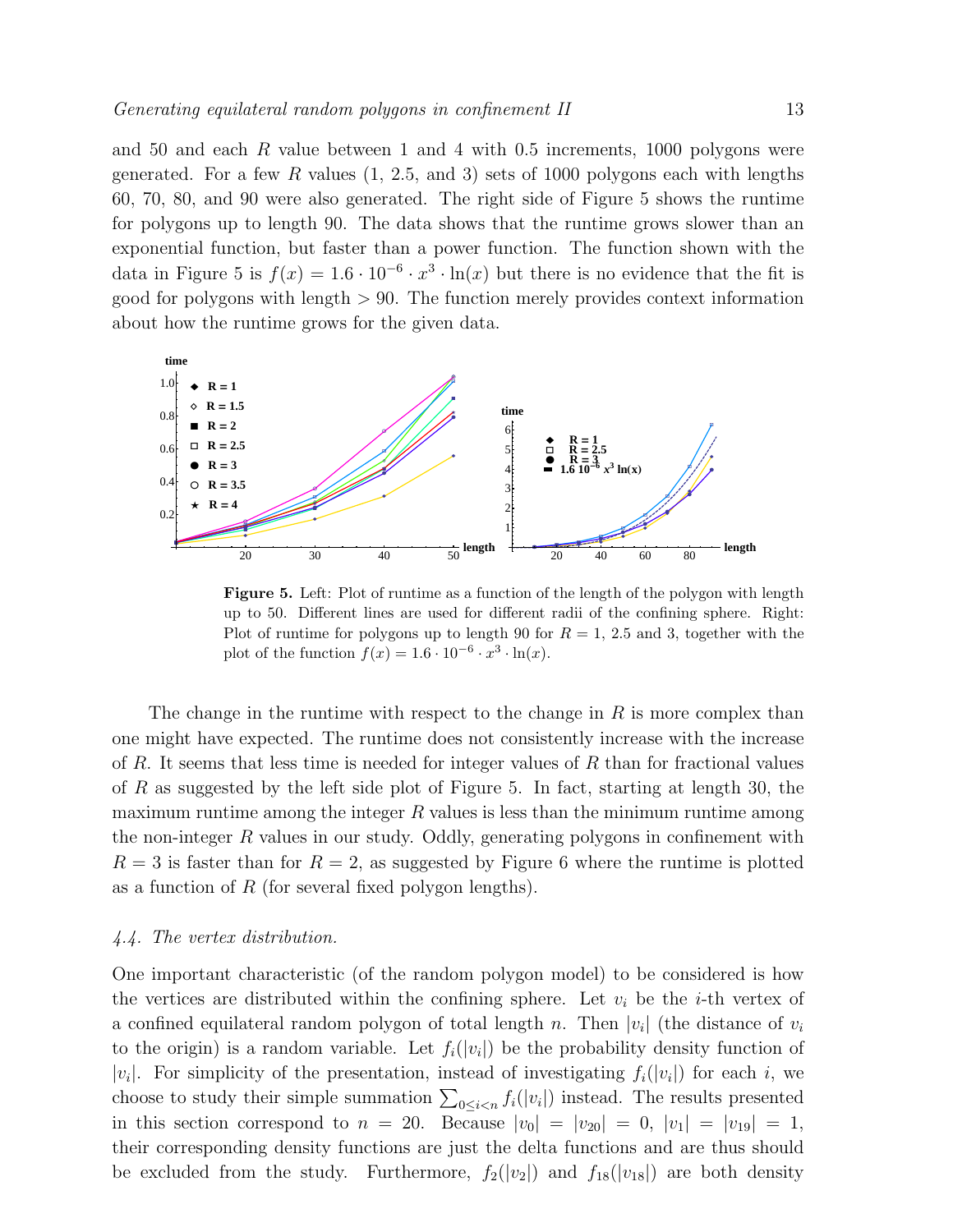

Figure 6. The runtime dependence on the radii of the confining sphere is shown for several fixed lengths (denoted by s in the figure).

functions with jump discontinuity and are thus also excluded from our study, otherwise the obtained distributions may contain discontinuity that may distract the reader's attention. Thus what we presented in this section is  $\sum_{3 \leq i \leq 17} f_i(|v_i|)$  for the case of  $n = 20$ , normalized by a factor of  $1/15$ . For the purpose of comparison, corresponding results using the generating method of [10] are also provided. Using each method, we generate 10000 confined polygons of length 20 for each  $R$  value ranging from 1.5 to 4.5 (with an increment of 0.5). The case  $R = \infty$  (corresponding to no confinement) is also included (realized by using  $R = 10$ ). For each set of polygons corresponding to a given R value, we partition  $[0, R]$  into small equal length subintervals first, compute | $|v_i|$  for each  $3 \leq i \leq 17$  and count the total number of these within each subinterval. The resulting relative frequency histogram is an estimate of  $F = (1/15) \sum_{3 \leq i \leq 17} f_i(|v_i|)$ . The combined results are shown in Figure 7. In the figure, for each R value, a pair of graphs is given, one with the histogram obtained using the method in [10] at the front (left), and the other with the histogram obtained using the method in this paper at the front (right). This way the reader sees the difference of the two (average) distributions easily. Clearly, the figure shows that the two distributions of  $F$  from these two methods converges to each other as  $R$  increases to infinity as expected. However, for small  $R$ values, the distribution F from the method in [10] has a much larger weight towards its right tail, meaning that more vertices are crowded around the boundary of the confining sphere, comparing with  $F$  obtained from the method in this paper. These phenomena coincide with what one would expect from a reflective boundary and an absorbing boundary.

#### 5. Conclusions and ending remarks

Following our earlier study [10], in this paper we explored the generating method of equilateral random polygons confined within a sphere, but under a different set of defining conditions. We rigorously proved that our algorithm generates the random polygons according to their probability distributions. When the radius of the confining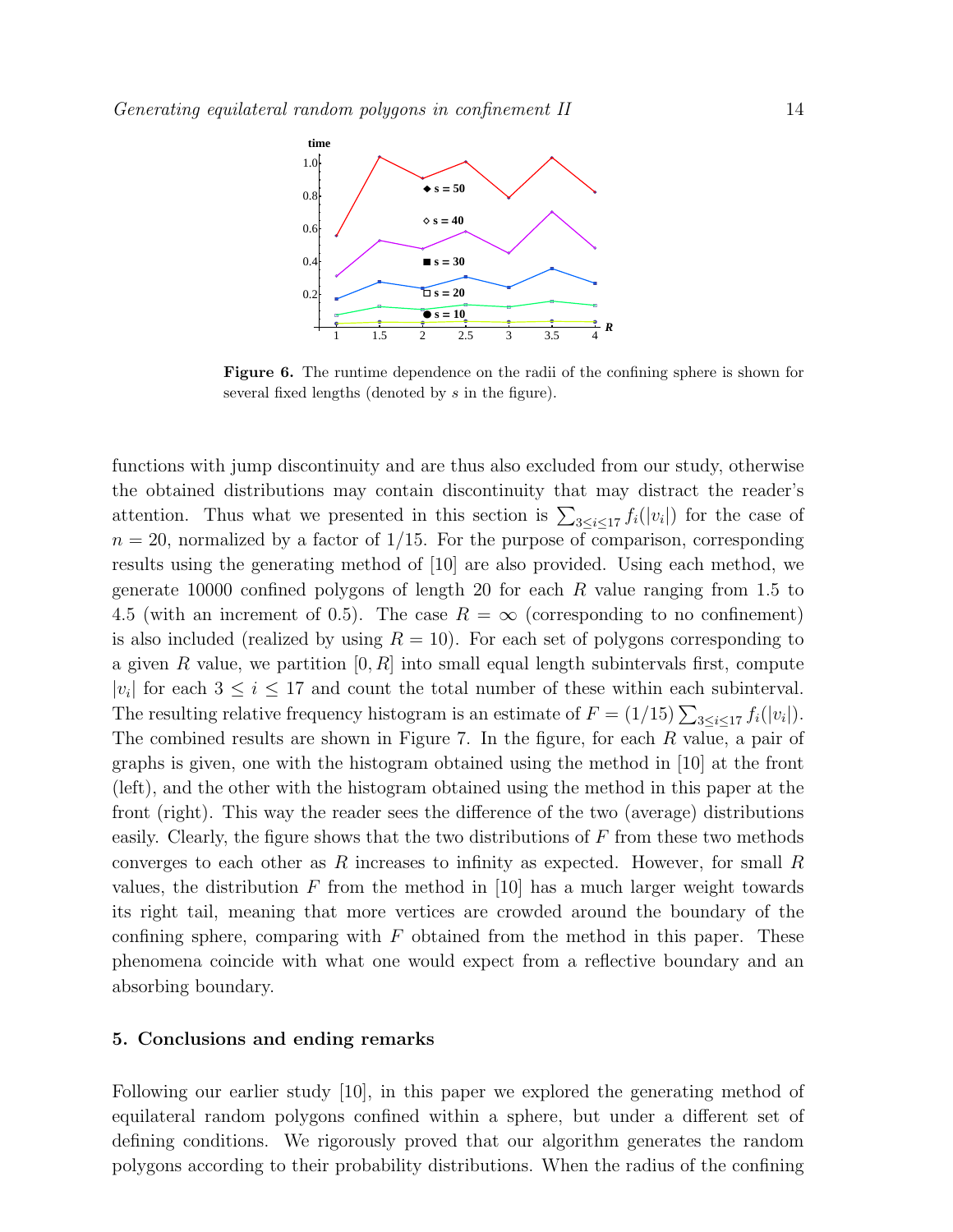

Figure 7. The histograms that approximate the average probability density function  $F$  for  $R = 1.5, 2.5, 3.5, 4.5$  and 10 ordered from top to bottom. Darker shading relates to the model discussed in this paper; lighter shading relates to the model from [10].

.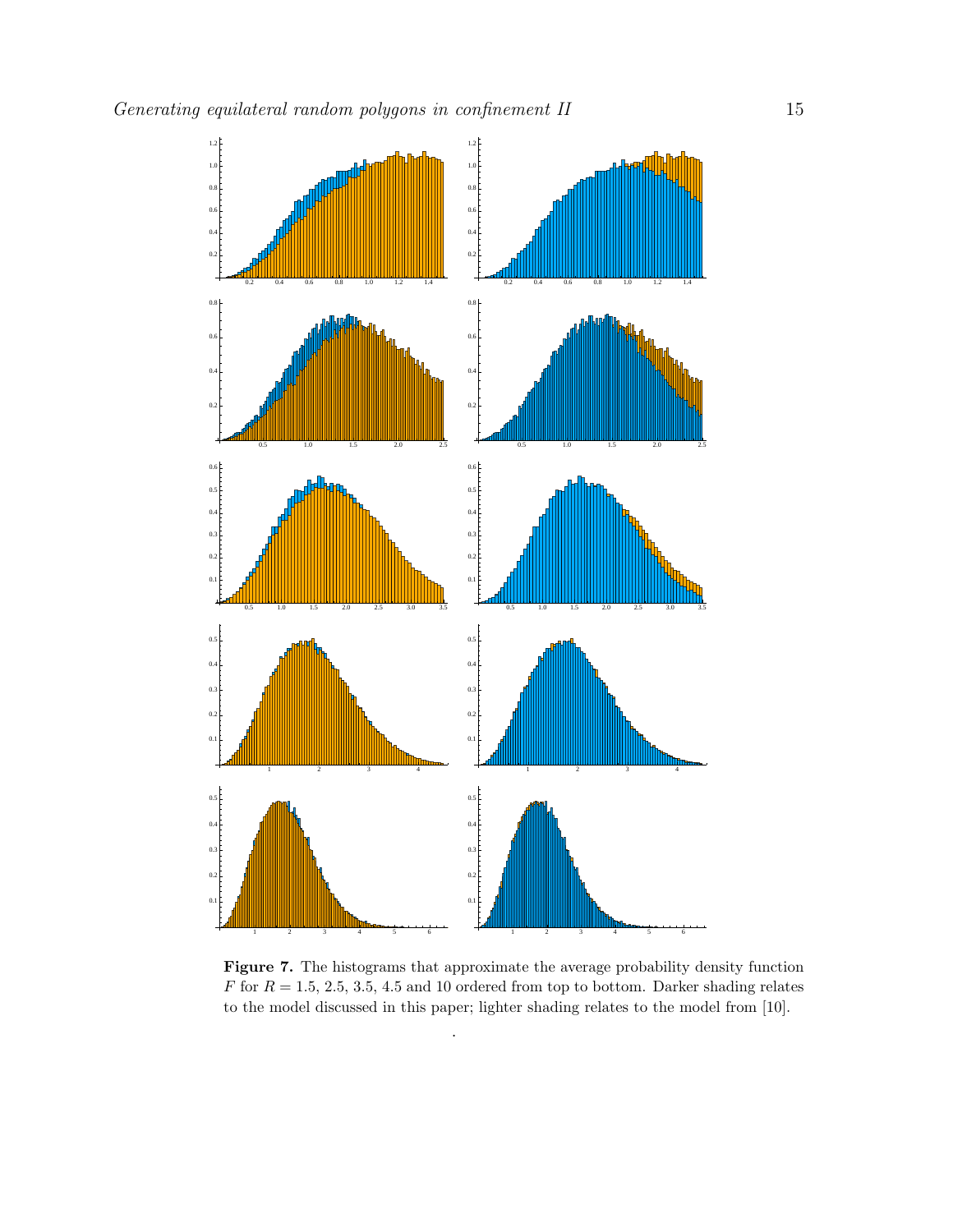sphere is small, our algorithm can generate the random polygons much faster than an algorithm that is based on the accept/reject approach. Many questions remain to be answered. For example, if the polygons are not rooted at the center of the confining sphere but their starting points are randomly selected from a certain distribution, how are such random polygons distributed within the confining sphere? Is it still possible for us to find a fast generating algorithm for such confined random polygons using confining conditions such as the ones used in this paper or the ones used in [10]? Another question is the following more biologically related question. Suppose that we know how the vertices of the random polygons are distributed within the confining sphere (for example such information may become available in a related biological study), how do we generate equilateral random polygons following this distribution? In particular, how do we generate equilateral random polygons such that their vertices are uniformly distributed within the confining sphere? We mention the uniform distribution since it is the simplest. Studying the simplest case may shed some light to the general case. These are a few directions that we intend to pursue in the future.

#### Acknowledgments

This work is supported in part by NSF Grants #DMS-0920880 and #DMS-1016460 (Y. Diao), and by NSF grant #DMS-1016420 (C. Ernst, A. Montemayor and U. Ziegler).

#### References

- [1] Alvarado S, Calvo J and Millett K 2011, The generation of random equilateral polygons, J. Stat. Phys. 143 (1), 102–38.
- [2] Arsuaga J, Vazquez M, Trigueros S, Sumners DW and Roca J 2002, Knotting probability of DNA molecules confined in restricted volumes: DNA knotting in phage capsids, Proc Natl Acad Sci USA 99 5373–7.
- [3] Blankenship J W and Dawson P E 2003, Thermodynamics of a designed protein catenane, J Mol Biol  $327(2)$  537–48.
- [4] Boutz D R, Cascio D, Whitelegge J, Perry L J and Yeates T O 2007, Discovery of a thermophilic protein complex stabilized by topologically interlinked chains, J Mol Biol 368(5) 1332-44.
- [5] Buck D and Flapan E 2007, Predicting Knot or Catenane Type of Site-Specific Recombination Products, J Mol Biol 374(5) 1186–99.
- [6] Buck G R and Zechiedrich E L 2004, DNA disentangling by type-2 topoisomerases, J Mol Biol 340(5) 933–9.
- [7] Darcy I K et al 2006, Coloring the Mu transpososome, BMC Bioinformatics 7 435.
- [8] ——and Scharein RG 2006, TopoICE-R: 3D visualization modeling the topology of DNA recombination, Bioinformatics  $22(14)$  1790–1.
- [9] Dean F B, Stasiak A, Koller T and Cozzarelli N R 1985, Duplex DNA knots produced by Escherichia coli topoisomerase I. Structure and requirements for formation, J Biol Chem 260 4975–83.
- [10] Diao Y, Ernst C, Montemayor A and Ziegler U 2011, Generating equilateral random polygons in confinement, J. Phys. A: Math. Theor. 44 405202 doi:10.1088/1751-8113/44/40/405202.
- [11] ——, Ernst C, Montemayor A and Ziegler U 2011, Corrigendum for "Generating equilateral random polygons in confinement", J. Phys. A: Math. Theor, 44 449501 doi:10.1088/1751- 8113/44/44/449501 (2011).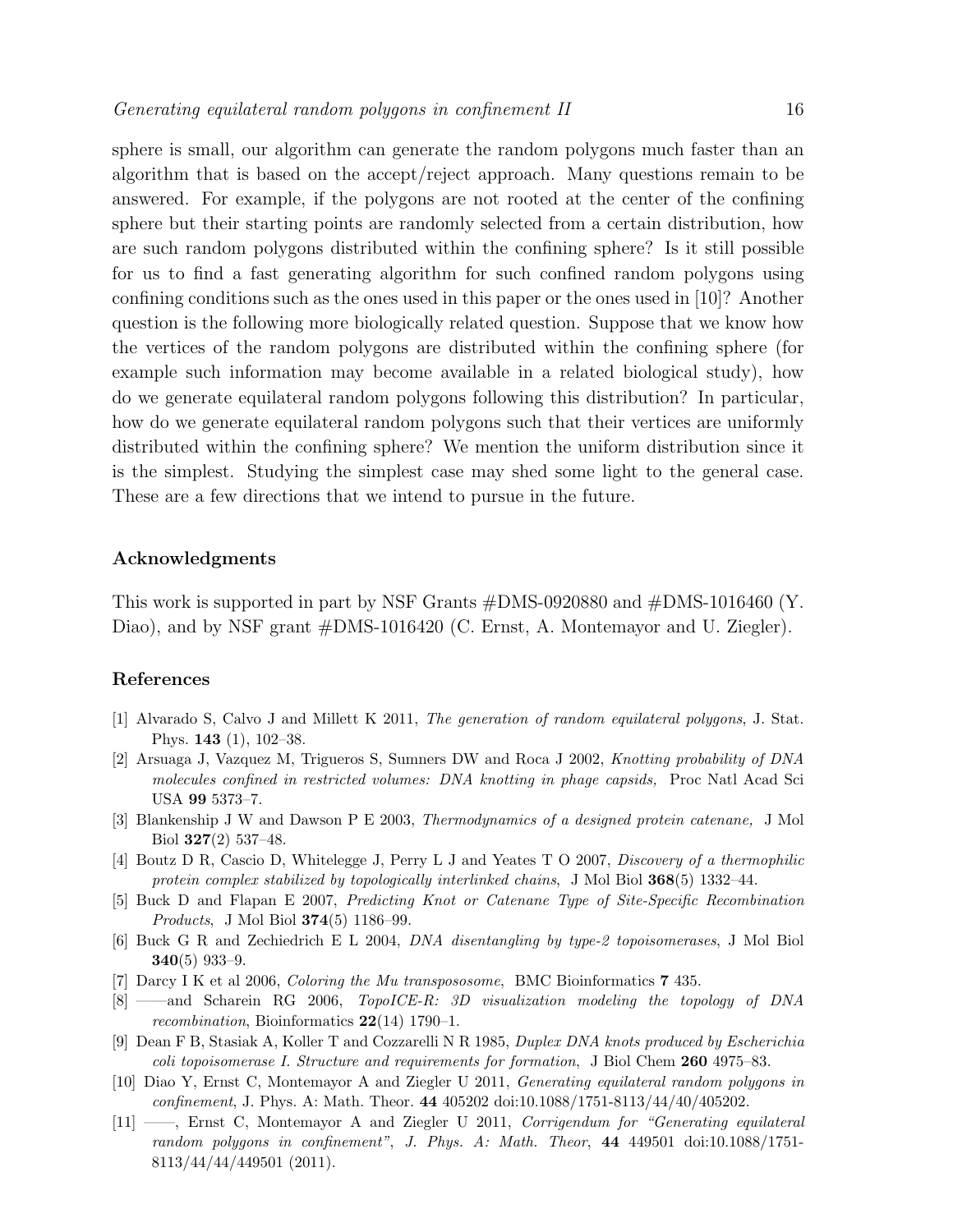- [12] Edwards S F 1967, Statistical mechanics with topological constraints I, Proc Phys Soc 91 513–9.
- [13] ——1968, Statistical mechanics with topological constraints II, J Physics A 1 15–28.
- [14] Ernst, C and Sumners D W 1990, A calculus for rational tangles with applications to DNA, Math. Proc. Camb. Phil. Soc. 108(3), 489 - 515.
- [15] ——1999, Solving Tangle Equations arising in a DNA Recombination Model, Math. Proc. Camb. Phil. Soc. 126, 23 - 36.
- [16] Hsieh T 1983, Knotting of the circular duplex DNA by type II DNA topoisomerase from Drosophila melanogaster, J Biol Chem 258 8413–20.
- [17] Jardine P J and Anderson D L 2006, DNA packaging in double-stranded DNA phages, The bacteriophages, Ed. Richard Calendar, Oxford University Press, 49–65.
- [18] Kimura K, Rybenkov V V, Crisona N J, Hirano T and Cozzarelli N R 1999, 13S condensin actively reconfigures DNA by introducing global positive writhe: implications for chromosome condensation, Cell 98(2) 239–48.
- [19] King N P, Yeates E O and Yeates T O 2007,Identification of rare slipknots in proteins and their implications for stability and folding, J Mol Biol 373(1) 153–66.
- [20] Klenin K V, Vologodskii A V, Anshelevich V V, Dykhne A M and Frank-Kamenetskii M D 1988, Effect of excluded volume on topological properties of circular DNA, J Biomolec Str and Dyn 5 1173–85.
- [21] Lua R C and Grosberg A Y 2006,Statistics of knots, geometry of conformations, and evolution of proteins, PLoS Comput Biol 2(5) e45.
- [22] Mallam A L, Onuoha S C, Grossmann J C and Jackson S E 2008, Knotted fusion proteins reveal unexpected possibilities in protein folding, Mol Cell 30 642-8.
- [23] Micheletti C, Marenduzzo D, and Orlandini E 2011, Polymers with spatial or topological constraints: Theoretical and computational results Physics Reports  $504$  (1) 1–73.
- [24] Michels J P J and Wiegel F W 1986, On the Topology of a polymer ring, Proc R Soc Lond A 403 269–84.
- [25] Millett K 1994, Knotting of regular polygons in 3-space, Ser. Knots Everything 7, World Scientific, 31–46.
- [26] Mueller J E, Du S M and Seeman N C 1991, The design and synthesis of a knot from single-stranded DNA, J Am Chem Soc 113 6306–8.
- [27] Nureki O et al 2002, An enzyme with a deep trefoil knot for the active-site architecture, Acta Crystallogr D Biol Crystallogr 58(7) 1129–37.
- [28] Petrushenko Z M, Lai C H, Rai R and Rybenkov V V 2006, DNA reshaping by MukB. Right-handed knotting, left-handed supercoiling, J Biol Chem  $281(8)$  4606–15.
- [29] Plunkett P et al 2007, Total curvature and total torsion of knotted polymers, Macromolecules 40 3860–7.
- [30] Rybenkov V V, Cozzarelli N R and Vologodskii A V 1993, Probability of DNA knotting and the effective diameter of the DNA double helix, Proc Natl Acad Sci USA 90 5307–11.
- [31] Saka Y and Vazquez M 2002, TangleSolve: topological analysis of site-specific recombination, Bioinformatics 18 1011–2.
- [32] Seeman N C 2003, Biochemistry and structural DNA nanotechnology: an evolving symbiotic relationship, Biochemistry 42 7259–69.
- [33] Shaw S Y and Wang J C 1993, Knotting of a DNA chain during ring closure, Science 260 533–6.
- [34] Stray J E et al 2005, The Saccharomyces cerevisiae  $Smc2/4$  condensin compacts DNA into  $(+)$ chiral structures without net supercoiling, J Biol Chem 280(41) 34723–34.
- [35] Sumners D W, Ernst C, Spengler S J and Cozzarelli N R 1995, Analysis of the mechanism of DNA recombination using tangles, Quart. Rev. Biophysics 28(3), 253 - 313.
- [36] Taylor W R 2000, A deeply knotted protein structure and how it might fold, Nature 406 916–9.
- [37] Thompson R 1966, Evaluation of  $I_n(b) = \frac{2}{\pi} \int_0^\infty (\frac{\sin x}{x})^n \cos bx dx$  and of Similar Integrals, Mathematics of Computation 20 330–2.
- [38] Toussaint G 2005, The Erdös-Nagy theorem and its ramifications, Comput. Geom.  $31(3)$  219–36.